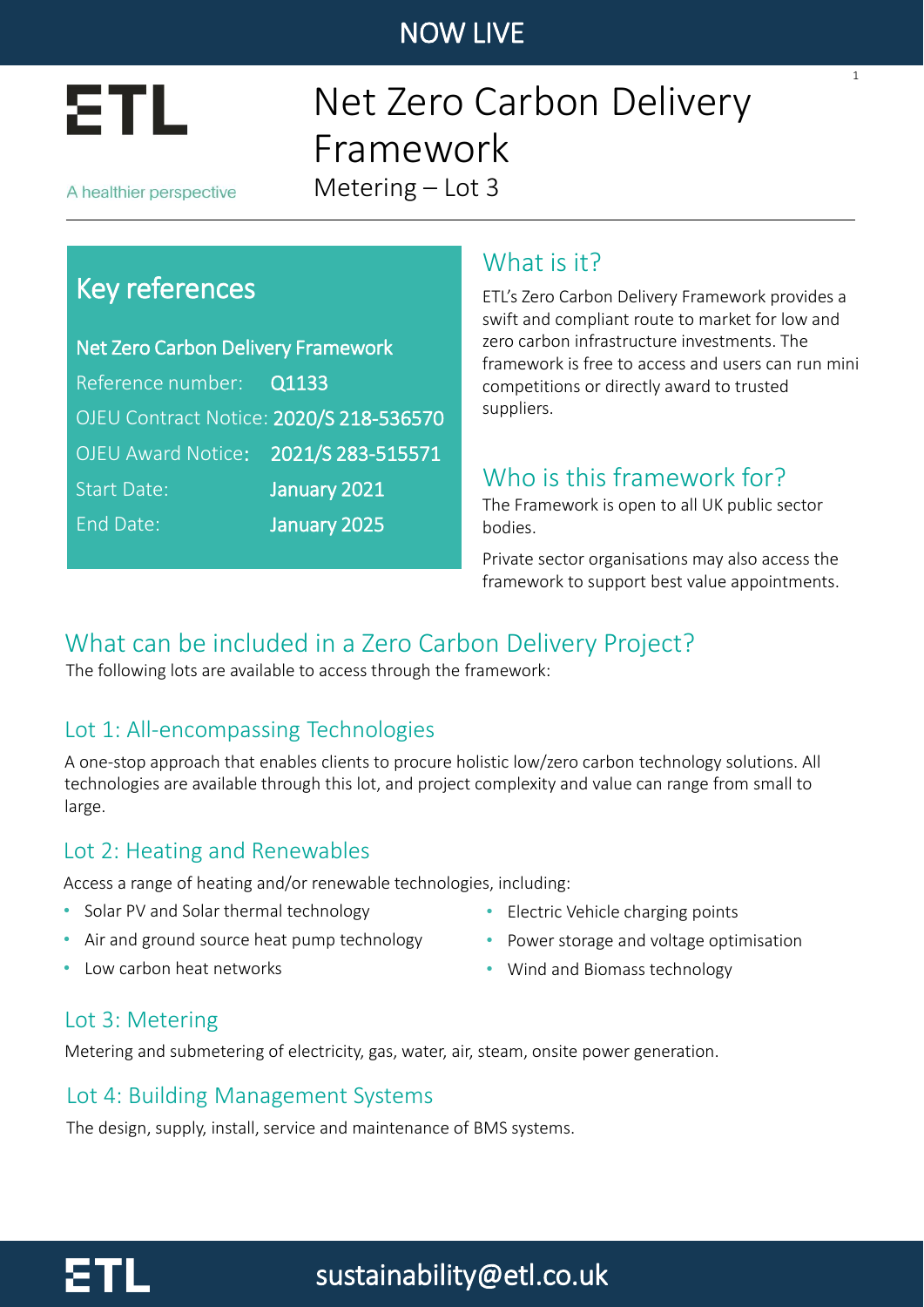

# Net Zero Carbon Delivery Framework

A healthier perspective

Metering



ETL's Net Zero Carbon Delivery Framework fosters flexibility to enable clients to shape projects to specific requirements.

 $\overline{2}$ 

Built on a strong foundation of project experience, ETL's procurement frameworks deliver:

- Value for money
- Speed to savings
- Zero carbon technologies
- Efficient use of public funds
- Legal and procurement compliance
- **Accountability**

sustainability@etl.co.uk

- Transparent and fair selection of suppliers
- End-to-end support from the ETL team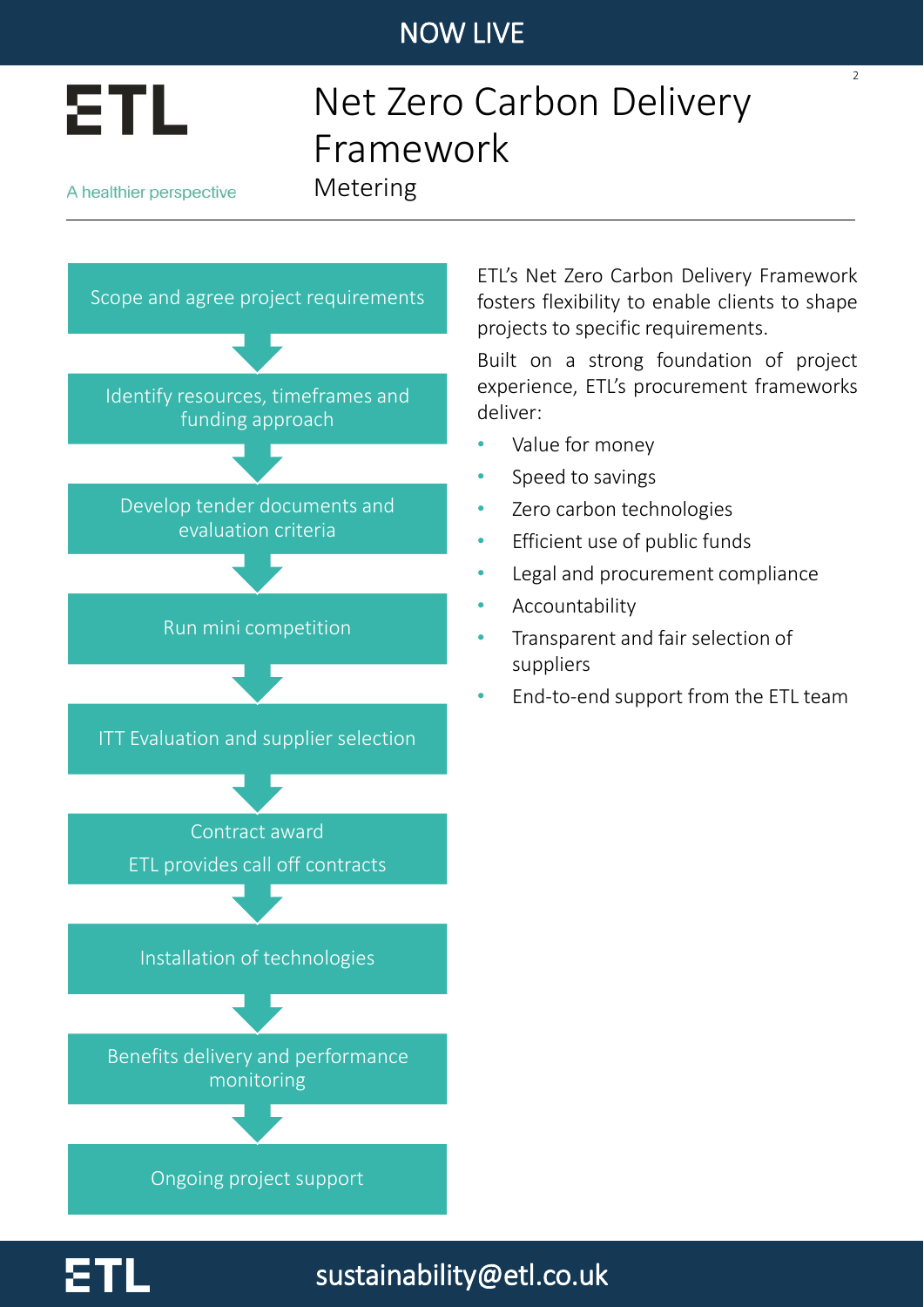

# Net Zero Carbon Delivery Framework

A healthier perspective

Metering











3

## Technologies and services

#### End-to-end services package available:

- Design
- Supply
- Installation
- Operation and optimisation
- Maintenance
- Monitoring and metering
- Decommissioning
- Suitability and technical surveys
- Integration with systems in place
- Upgrades of existing technology

#### Additional support available:

- Grid connection applications
- Planning applications
- Finance schemes applications
- Funding arrangement support
- Building usage monitoring and intelligence
- Data collection, management, analysis, visualisation and reporting services
- Business case development

#### Metering offering

- Multi-utility
- Electricity metering services
- Gas metering services
- Water metering services
- Steam metering services
- Heating and chilling metering services
- Utilities management software
- On-site power generation metering services
- Billing services
- Building intelligence metering

#### Device offering

- Automated meter reading (AMR) devices
- Smart meter devices
- Remote meter reading solutions
- Asset tracking and sensor technology



sustainability@etl.co.uk